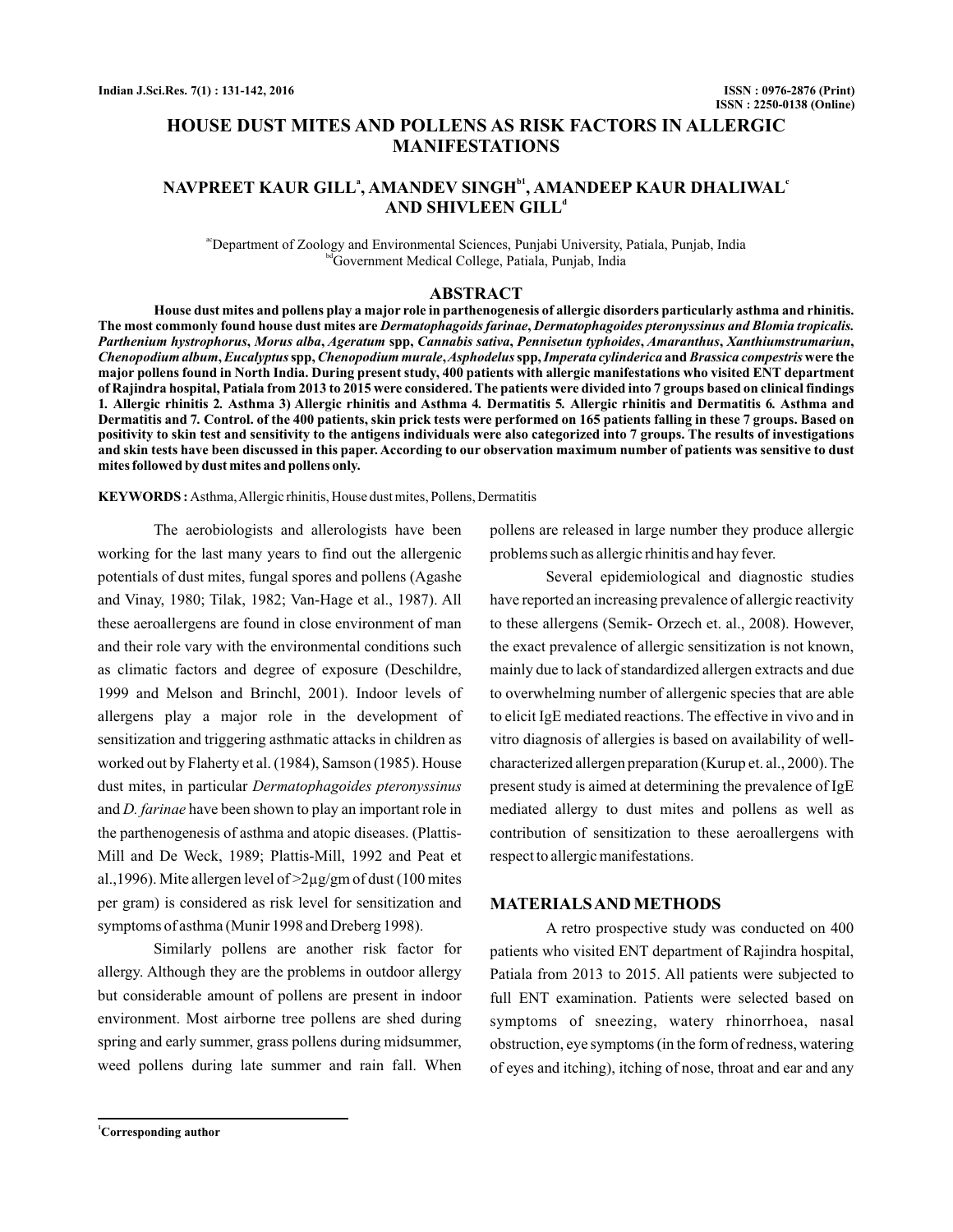asthma related symptoms. Investigations done on such patients included X-ray/CT scan of paranasal sinuses, nasal endoscopy and spirometry. Based on above criteria 165 patients of the 400 patients were selected for Skin prick tests. Tests were conducted in the allergy center of Department of ENT, Rajindra Hospital Patiala with commercially available antigens. The flexor expects of the forearm or the lateral aspect of upper arm of the patient was used as the site for testing. Buffer saline was used as negative control and histamine acid phosphate as a positive control. The significance of negative control is that it shows the physiological conditions and general reactivity of skin whereas the positive control shows the skin reactivity to minute dose of histamine and to what extent. A 26- gauge tuberculin syringe with ½ inch bevel sterile hypodermic needle was used for injection and 0.01ml of the solution was injected intradermally. This raised bleb of 2mm, which in 15- 20 minutes attained the size of 4-5mm without an erythema. A separate syringe and needle was used for each antigen.A distance of 4mm was kept between two skin prick test sites. The reaction was examined for one hour at an interval of 15-20 minutes. The strength of each reaction by the degree of erythema and area of weal formed was observed and compared with the controls.

The total serum IgE levels were also detected with ImmuoCAP phadia 100 (Thermo Fisher Scientific, USA) of the patients who were positive for one or more allergens.

Based on clinical findings and investigations done, patients were categorized into seven groups 1. Allergic rhinitis 2. Asthma 3. Allergic rhinitis and Asthma 4. Dermatitis 5. Allergic rhinitis and Dermatitis 6. Asthma and Dermatitis 7. Normal as control. Skin prick tests were performed on 165 individuals. Based on positivity to skin tests and sensitivity to antigens individuals were categorized into 4 groups: 1. Positive towards dust mites 2. Positive towards pollens 3. Positive towards pollen and dust mites and 4. Negative to all of them. Patients were excluded from the study if they had clinical features of vasomotor rhinitis, COPD, if they had received treatment of corticosteroid or the other immunosuppressive therapy during preceding 6 months, if they had elevated IgE levels caused by another disease or if they had ever received allergen immunotherapy.

#### **DataAnalysis**

Data was analyzed statistically by using chi square to see whether the two attributes taken are independent or dependent. It has been calculated at two levels, at 0.05% level it was considered significant and at 0.01% levels was considered highly significant.

|  | Table 1 : Descriptive Characteristics of Patients Who Visited the ENT Department |  |
|--|----------------------------------------------------------------------------------|--|
|--|----------------------------------------------------------------------------------|--|

|                                     | Males $(\% )$    | Females $(\% )$   | Total             |
|-------------------------------------|------------------|-------------------|-------------------|
| Number of Individuals               | 225(56.25%)      | $175(43.8\%)$     | 400               |
| Age of Individuals (Mean $\pm$ S.D) | $36.5 \pm 17.4*$ | $35.4 \pm 17.8^*$ | $35.9 \pm 17.6^*$ |

\*p<0.01 was considered to be significant



**Table 2 : Gender and Age of Individuals Selected for Skin Prick Tests**

|                                     | Males $(\% )$     | Females $(\% )$   | Total             |
|-------------------------------------|-------------------|-------------------|-------------------|
| Number of Individuals               | 90 (54.54%)       | 75 (45.45%)       | 165               |
| Age of Individuals (Mean $\pm$ S.D) | $35.3 \pm 16.5^*$ | $34.5 \pm 16.8^*$ | $34.9 \pm 16.5^*$ |

\*p<0.01 was considered to be significant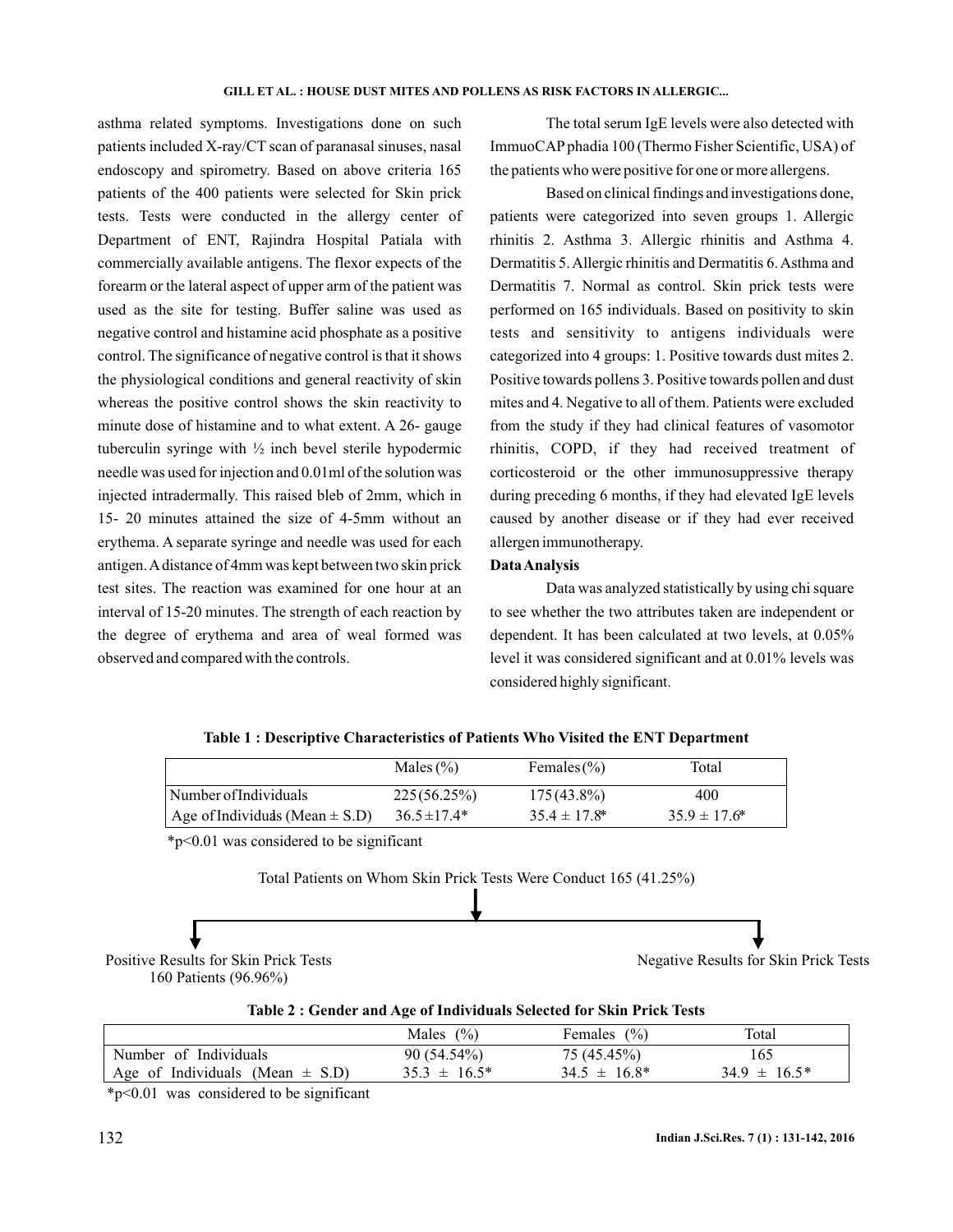| <b>Allergens</b> | <b>Number</b> | Percentage | Age             |
|------------------|---------------|------------|-----------------|
| DM               |               | 37.58      | $34.3 \pm 16.5$ |
| DM/P             |               | 30.30      | $35.4 \pm 16.8$ |
|                  |               | 29.09      | $34.4 \pm 16.7$ |
| Nill             |               | 3.03       | $34.3 \pm 16.5$ |

**Table 3: Number, Percentage and Age of Individuals Sensitive to Different Allergens**

| Allergens         | Sensitive to dust |                   | Sensitive<br>to dust |       | Sensitive pollens |               | Total |               |
|-------------------|-------------------|-------------------|----------------------|-------|-------------------|---------------|-------|---------------|
| <b>Disorders</b>  | mites             | mites and pollens |                      |       |                   |               |       |               |
|                   | No.               | $\frac{0}{0}$     | No.                  | $\%$  | No.               | $\frac{0}{0}$ | No.   | $\frac{0}{0}$ |
| Control           | $\overline{2}$    | 40                |                      | 20    | $\overline{2}$    | 40            | 5     | 3.12          |
| Asthma            | 13                | 38.23             | 11                   | 32.35 | 10                | 29.41         | 34    | 21.25         |
| Allergic rhinitis | 12                | 37.5              | 10                   | 31.25 | 11                | 34.36         | 33    | 20.62         |
| Allergic rhinitis | 10                | 43.48             | 08                   | 34.78 | 05                | 21.74         | 23    | 14.4          |
| and asthma        |                   |                   |                      |       |                   |               |       |               |
| Dermatitis        | 10                | 41.66             | 07                   | 29.17 | 07                | 29.17         | 24    | 15            |
| Allergic rhinitis | 08                | 36.36             | 07                   | 31.82 | 07                | 31.82         | 22    | 13.8          |
| and Dermatitis    |                   |                   |                      |       |                   |               |       |               |
| Asthma and        | 07                | 36.84             | 06                   | 31.58 | 06                | 31.58         | 19    | 11.9          |
| Dermatitis        |                   |                   |                      |       |                   |               |       |               |
| Total             | 62                | 38.75             | 50                   | 31.25 | 48                | 30            |       | 160           |

**Table 4 : Prevalence of Patients to Allergen Sensitivity**

**Table 5: Number of Individuals Sensitized to Different Type of Dust Mites**

| Dust mites       | Number of Individuals | Percentage $(\% )$ |
|------------------|-----------------------|--------------------|
| D. farinae       | 86                    | 52.12              |
| D. pteronyssinus | 72                    | 43.64              |
| G. destructor    | 64                    | 38.79              |
| T. putrescentiae | 52                    | 37.56              |
| A. siro          |                       | 34.55              |

### **RESULTS**

Of the 400 subjects selected for the present study 225 were males (56.25%) and 175 were females (43.8%). Skin prick tests were performed only on 165 subjects of these 165 subjects whose history was suggestive of allergy. Of these 160 subjects were found to be sensitized for one or more allergens. History of where 5 subjects did not give any response to the allergens (Table 1) though their history was suggestive of allergy.

Of the 165 subjects 90 (54.54%) were males in the age group of  $34.3 \pm 16.5$  and 75 (45.45%) in the  $34.5 \pm 16.8$ were females (Table 2).

It has been observed that of the 165 positive subjects 62 i.e. 37.58% were sensitive to dust mites only, 50 i.e. 30.30% were sensitive to dust mite and pollens, 48 i.e. 129.09% were sensitive to pollens only, 3.03% did not show sensitivity to any of the allergen. According to our observation maximum number of patients were sensitive to dust mites only followed by dust mites and pollens and pollens only (Table 3).

It has been observed from that patient with asthma and allergic rhinitis showed greater sensitivity than patients with other conditions. Statistically there is no dependence on allergen type and disease (Table 4).

From dust mites, allergens of *Dermatophagoids* destructor, Tyrophagus putrescentiae and Acarus siro were selected. It has been observed that 52.12% were sensitized *farinae, Dermatophagoids pteronyssinus, Glycyphagus*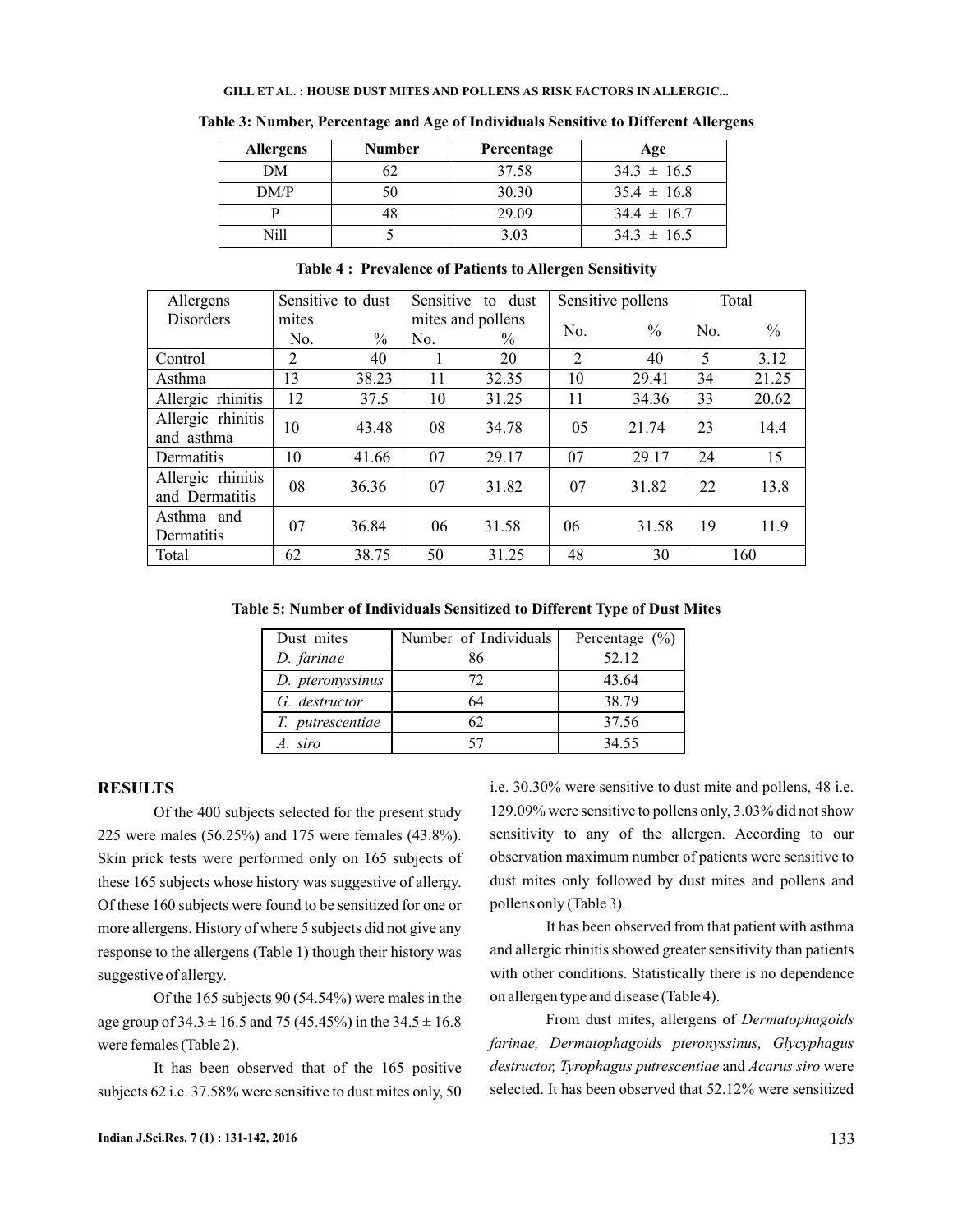|                                                                                                                                                                                   |                                                                 | <b>Figure 1: Screening for Contributory Factors</b> |                                        |  |
|-----------------------------------------------------------------------------------------------------------------------------------------------------------------------------------|-----------------------------------------------------------------|-----------------------------------------------------|----------------------------------------|--|
|                                                                                                                                                                                   | Primary reason for coming to Allergy & Asthma Specialists:      |                                                     |                                        |  |
|                                                                                                                                                                                   |                                                                 |                                                     |                                        |  |
|                                                                                                                                                                                   | Check your main symptoms- those that prompted your visit here:  |                                                     |                                        |  |
| Head or Nose                                                                                                                                                                      | Chest                                                           | Skin                                                | Insect Stings                          |  |
| $\circ$ Sneezing                                                                                                                                                                  | $\circ$ Cough                                                   | o Eczema                                            | o Hives                                |  |
| o Post nasal drainage                                                                                                                                                             | o Shortness of Breath                                           | $\circ$ Swelling                                    | o Shortness of Breath                  |  |
| o Nose Blocking                                                                                                                                                                   | o Hoarseness                                                    | o Hives                                             | $\circ$ Itching                        |  |
| o Runny Nose                                                                                                                                                                      | $\circ$ Wheezing                                                | o Itching                                           | $\circ$ Swelling                       |  |
| o Sinus Infection                                                                                                                                                                 | o Chest Infection                                               |                                                     | o Dizziness                            |  |
| o Sore Throat                                                                                                                                                                     | o Voice Loss                                                    |                                                     | $\circ$ Fainting                       |  |
| ○ Ear Blocking                                                                                                                                                                    |                                                                 |                                                     |                                        |  |
| o Headache                                                                                                                                                                        |                                                                 |                                                     |                                        |  |
| $\circ$ Snoring                                                                                                                                                                   |                                                                 |                                                     |                                        |  |
| o Nosebleeds                                                                                                                                                                      |                                                                 |                                                     |                                        |  |
| o Eye Symptoms                                                                                                                                                                    |                                                                 |                                                     |                                        |  |
|                                                                                                                                                                                   |                                                                 |                                                     |                                        |  |
|                                                                                                                                                                                   | How many years have you suffered from the chief complaints of : |                                                     |                                        |  |
| Chest symptoms<br>Head or Nose symptoms                                                                                                                                           |                                                                 |                                                     |                                        |  |
|                                                                                                                                                                                   |                                                                 |                                                     |                                        |  |
|                                                                                                                                                                                   |                                                                 | Insect Sting reactions                              |                                        |  |
|                                                                                                                                                                                   |                                                                 |                                                     |                                        |  |
|                                                                                                                                                                                   | Head/Nose                                                       |                                                     | Chest                                  |  |
|                                                                                                                                                                                   |                                                                 |                                                     |                                        |  |
|                                                                                                                                                                                   |                                                                 |                                                     |                                        |  |
|                                                                                                                                                                                   |                                                                 |                                                     |                                        |  |
|                                                                                                                                                                                   | If seasonal, list months:                                       |                                                     |                                        |  |
| Skin symptoms<br>Please indicate Pattern of symptoms:<br>Year rounds, no seasonal change<br>Year rounds, worse seasonally<br>Seasonally only<br>Are your symptoms worse at night? |                                                                 | O Yes O No                                          |                                        |  |
|                                                                                                                                                                                   | Do you note increased symptoms from any of the following?       |                                                     |                                        |  |
|                                                                                                                                                                                   | Irritants                                                       | Ingestants                                          | Weather                                |  |
|                                                                                                                                                                                   |                                                                 |                                                     | o Cold fronts                          |  |
|                                                                                                                                                                                   | ○ Soap<br>o Perfumes                                            | $\circ$ Drugs                                       |                                        |  |
| Allergens<br>o Dead Grass<br>o Mown Grass                                                                                                                                         |                                                                 | o Alcoholic Beverages                               | o Windy Days                           |  |
| o Hay<br>o Dead Leaves                                                                                                                                                            | o Cleaning agents<br>o Detergents                               | ○ Foods<br>Other (list):                            | o Damp weather<br>o Temperature change |  |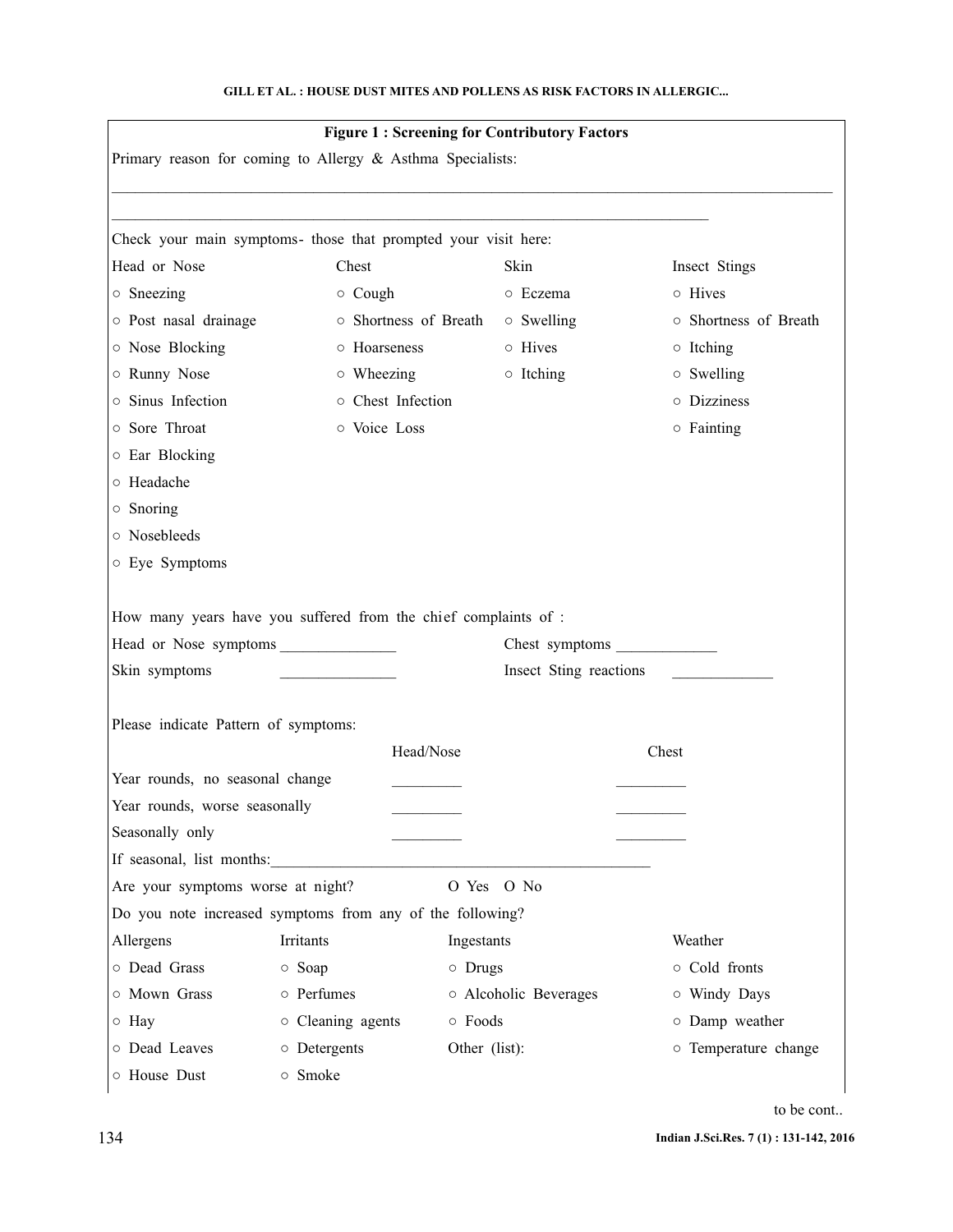| o Cats<br>$\circ$ Paint                                                                                                |                           |                           |
|------------------------------------------------------------------------------------------------------------------------|---------------------------|---------------------------|
| o Hair spray<br>$\circ$ Dogs                                                                                           |                           |                           |
| Please check the ones that best describe your home:                                                                    |                           |                           |
| ○House (Age ) ○ Apartment                                                                                              | $\circ$ City              | ○ Country                 |
| Do you have a basement?                                                                                                | o Yes                     | $\circ$ No                |
| Type of heating system: $\circ$ Central                                                                                | $\circ$ Floor             | o Electric<br>○ Other     |
| Type of pillow: $\circ$ Synthetic                                                                                      | o Down                    |                           |
| Type of mattress: $\circ$ Conventional                                                                                 | o Waterbed                |                           |
| Do you have stuffed animals?                                                                                           | o Yes                     | $\circ$ No                |
| Do you have carpet in your home?                                                                                       | $\circ$ Yes Type          | $\circ$ No                |
| Are your symptoms worse anywhere in your home?                                                                         |                           | o Yes Location: 0 No      |
| Do you have pets at home?                                                                                              | $\circ$ Yes               | $\circ$ No                |
| Are your pets kept:                                                                                                    | o Inside<br>o Outside     |                           |
| Are your symptoms worse at your work place/school?                                                                     | o Yes                     | $\circ$ No                |
| Have your symptoms been so severe as to cause you to miss work or school? $\circ$ Yes $\circ$ No                       |                           |                           |
|                                                                                                                        |                           |                           |
| Has travel affected your symptoms?                                                                                     | o Yes                     | $\circ$ No                |
| Do you have hobbies that expose you to allergens or irritants?                                                         |                           | ⊙ Yes ⊙ No                |
| List medicines you use for relief of allergy symptoms (including nose drops and sprays):                               |                           |                           |
|                                                                                                                        |                           |                           |
| List other drugs you take for any reason. (include all over the counter drugs, creams, suppositori<br>eyedrops, etc.): |                           | es,                       |
| o Yes<br>Can you take Aspirin?                                                                                         | $\circ$ No                |                           |
| Are you allergic to any medications?                                                                                   | $\circ$ Yes<br>$\circ$ No |                           |
|                                                                                                                        |                           |                           |
| What type of reaction occurs?                                                                                          |                           |                           |
| Have you ever taken hypo-sensitization shots (allergy shots) before?                                                   |                           | $\circ$ Yes<br>$\circ$ No |
| Have you ever had a sinus x-ray?<br>$\circ$ Yes                                                                        |                           | $\circ$ No If yes, when?  |

to be cont..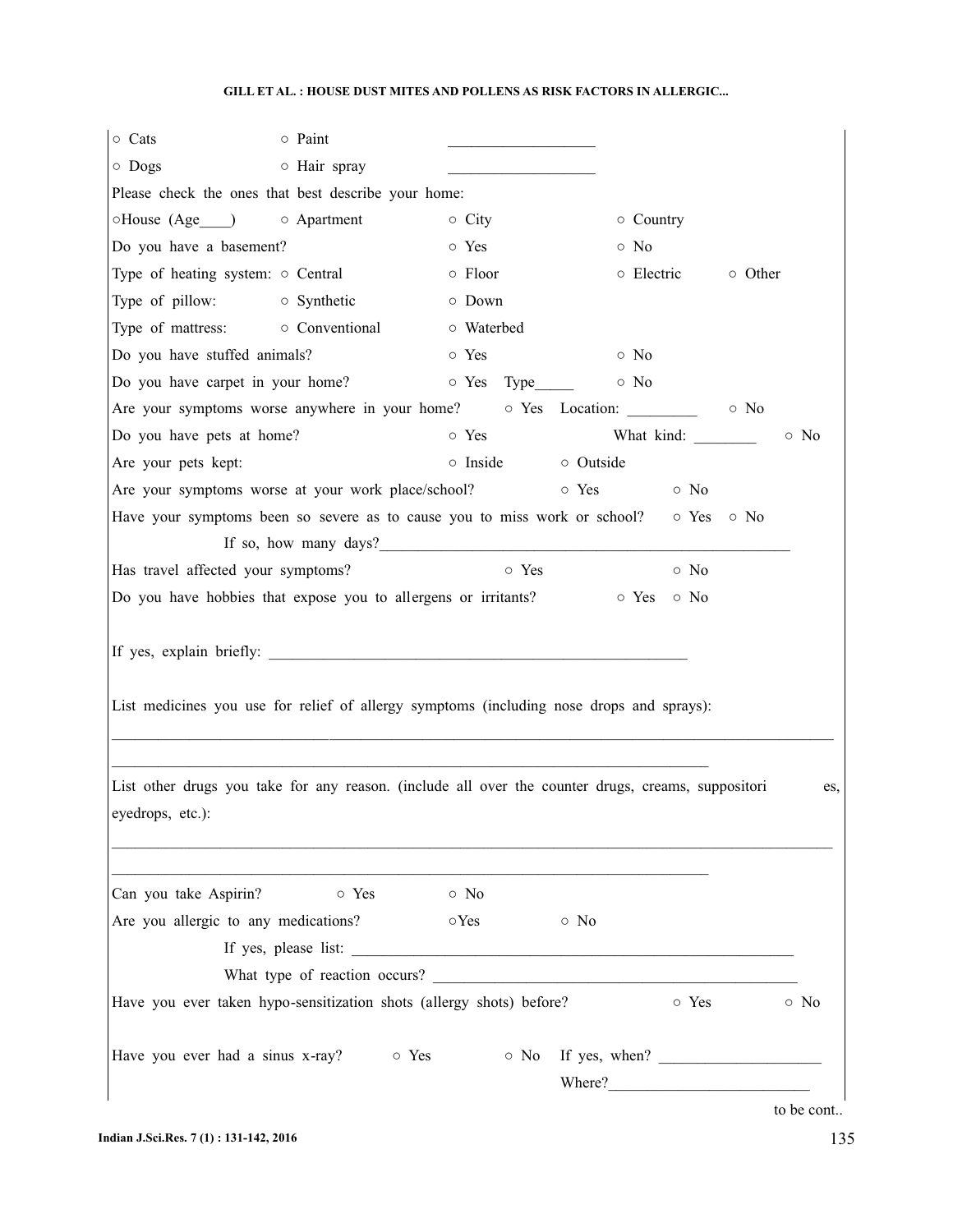| Have you ever had a chest x-ray?<br>$\circ$ Yes                      |                            |            | $\circ$ No If yes, when?   |               |
|----------------------------------------------------------------------|----------------------------|------------|----------------------------|---------------|
|                                                                      |                            |            |                            |               |
| Do you smoke?                                                        | o Yes                      | $\circ$ No |                            |               |
| If yes, how many packs per day?                                      |                            |            | How long?                  |               |
| Have you ever smoked?                                                | o Yes                      |            | $\circ$ No                 |               |
| If yes, how many packs per day? _____                                |                            |            | How long?                  |               |
| Does anyone you live with smoke? $\circ$ Yes $\circ$ No If yes, who? |                            |            |                            |               |
| Are you exposed to smoke at work or school?                          |                            | o Yes      | $\circ$ No                 |               |
| Is there a history of any of the following in your family?           |                            |            |                            |               |
| ○ Asthma<br>○Eczema<br>o Hives                                       |                            |            | o Hay fever o Nasal polyps |               |
|                                                                      |                            |            |                            |               |
| Have you ever been treated in an emergency room? o Yes o No          |                            |            |                            |               |
|                                                                      |                            |            |                            |               |
|                                                                      |                            |            |                            |               |
| List hospitalization in order of most recent:                        |                            |            |                            |               |
| Cause of Hospitalization                                             |                            | Age        |                            |               |
|                                                                      |                            |            |                            |               |
| the control of the control of the control of the control of          |                            |            |                            |               |
|                                                                      |                            |            |                            |               |
| Circle any of following that you might have had:                     |                            |            |                            |               |
| Stomach ulcer Glaucoma                                               | <b>High Blood Pressure</b> |            | Diabetes                   |               |
| Circle any of problems that you might have had with the following:   |                            |            |                            |               |
| Blood<br><b>Bones</b>                                                | Head                       |            | Nervous system             | Urinary tract |
| List any medical problems you have not noted above:                  |                            |            |                            |               |

# **Table 6 : Number of Individuals Sensitized to Different Type of Pollens**

| Pollens                 | Number of Individuals | Percentage $(\% )$ |
|-------------------------|-----------------------|--------------------|
| Parthenium hystrophorus | 69                    | 41.82              |
| Morus alba              | 58                    | 35.15              |
| Ageratum sp.            | 57                    | 34.55              |
| Cannabis sativa         | 52                    | 31.52              |
| Pennisetum typhoides    | 52                    | 31.52              |
| Amaranthus spinosus     | 51                    | 30.91              |
| Xanthium strumariun     | 51                    | 30.91              |
| Chenopodium album       | 49                    | 29.69              |
| Imperata cylindrica     | 47                    | 28.48              |
| Chenopodium murale      | 46                    | 27.88              |
| Asphodelus sp.          | 37                    | 22.42              |
| <i>Eucalyptus</i> sp.   | 36                    | 21.82              |
| Brassica campestris     | 35                    | 21.21              |

 $\hat{\mathbf{r}}$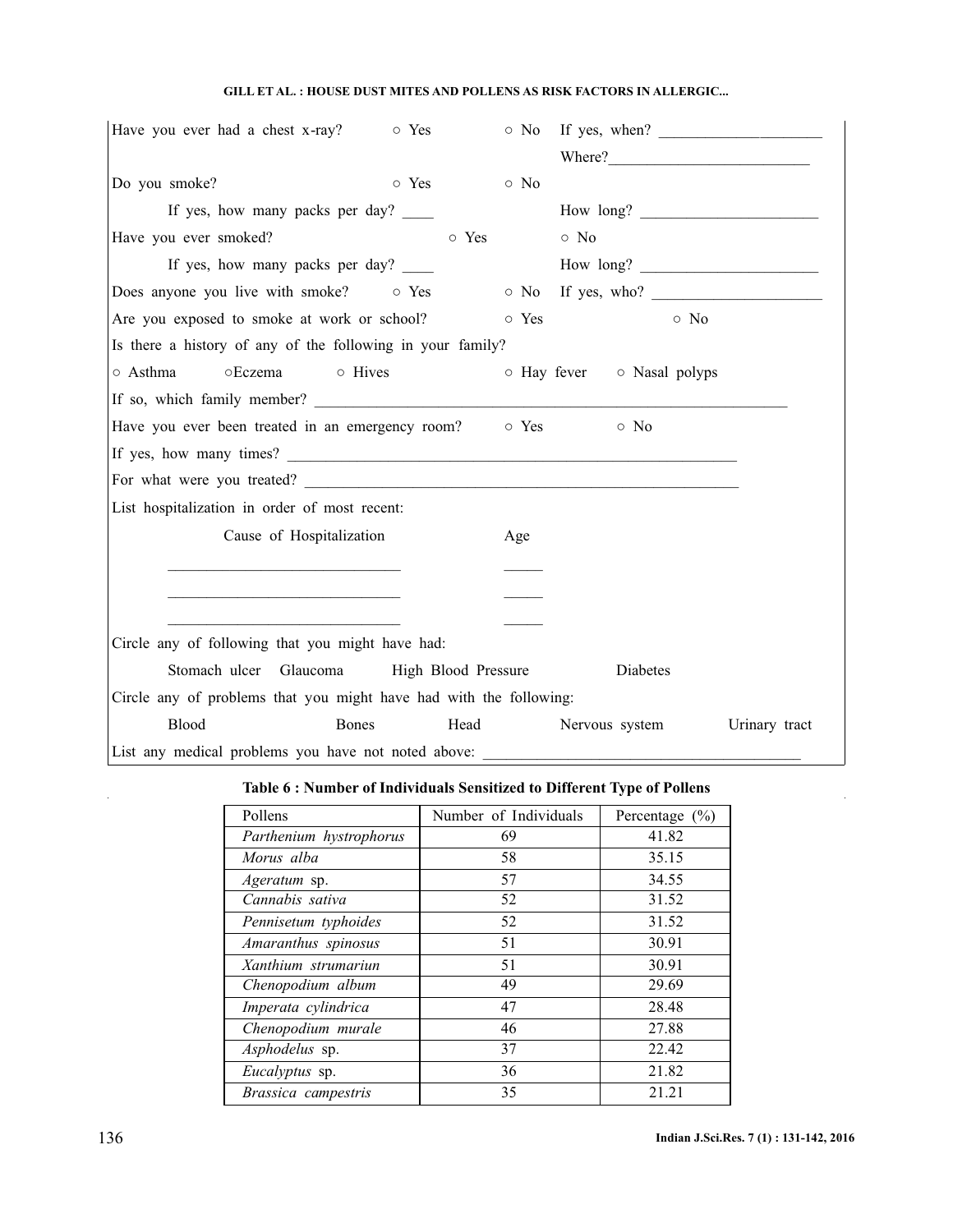# **Figure 2 : Allergens Used for Allergy Testing**

| <b>ALLERGEN TESTING</b> |              |    |                                               |
|-------------------------|--------------|----|-----------------------------------------------|
| Name:                   |              |    | Date:                                         |
|                         |              |    | MEDICATION WHICH MAY AFFECT<br><b>TESTING</b> |
| Date of Birth:          | Sex:         |    | <b>MEDICATION</b><br>DATE OF LAST DOSE        |
| Location of Test(s):    |              |    |                                               |
|                         |              |    |                                               |
|                         |              |    |                                               |
| <b>TREES</b>            | <b>PRICK</b> | ID | ID<br><b>WEEDS</b><br><b>PRICK</b>            |
| Boxelder-Maple          |              |    | Ragweed Mix                                   |
| Sycamore                |              |    | English Plantain                              |
| Hackberry               |              |    | Russian Thistle                               |
| Walnut                  |              |    | Lambs Quarter                                 |
| Elm                     |              |    | Careless-Pigweed                              |
| Oak Mix                 |              |    | Marshelder-Poverty                            |
| Pecan                   |              |    | Dock, Sorrel                                  |
| Willlow                 |              |    | Cocklebur                                     |
| Ash                     |              |    | Mugwort                                       |
| Beech                   |              |    |                                               |
| Cottonwood              |              |    |                                               |
|                         |              |    | <b>MOLDS</b><br><b>PRICK</b><br>ID            |
| Birch Mix               |              |    |                                               |
| Cedar, Mountain         |              |    | Alternaria                                    |
| Pine Mix                |              |    | Hormodendrum                                  |
|                         |              |    |                                               |
| <b>GRASS</b>            | <b>PRICK</b> | ID | Helminthosporium                              |
| Bermuda                 |              |    | Aspergillus fumigatus                         |
| Rye                     |              |    | Rhizopus                                      |
| Johnson                 |              |    | Aspergillus niger                             |
| Timothy                 |              |    | Fusarium                                      |
| Bahia                   |              |    | Penicillium notatum                           |
| Kentucky Blue           |              |    |                                               |
| Redtop                  |              |    |                                               |
| Orchard                 |              |    | <b>ENVIRONMENTALS</b><br><b>PRICK</b>         |
| ID                      |              |    |                                               |
| Meadow Fescue           |              |    | Dust Mite F.                                  |
| Sweet Vernal            |              |    | Dust Mite P.                                  |
|                         |              |    | Cat 1 (Hair)                                  |
|                         |              |    | Cat 2 (Pelt)                                  |
|                         |              |    | Dog                                           |
|                         |              |    | to be cont                                    |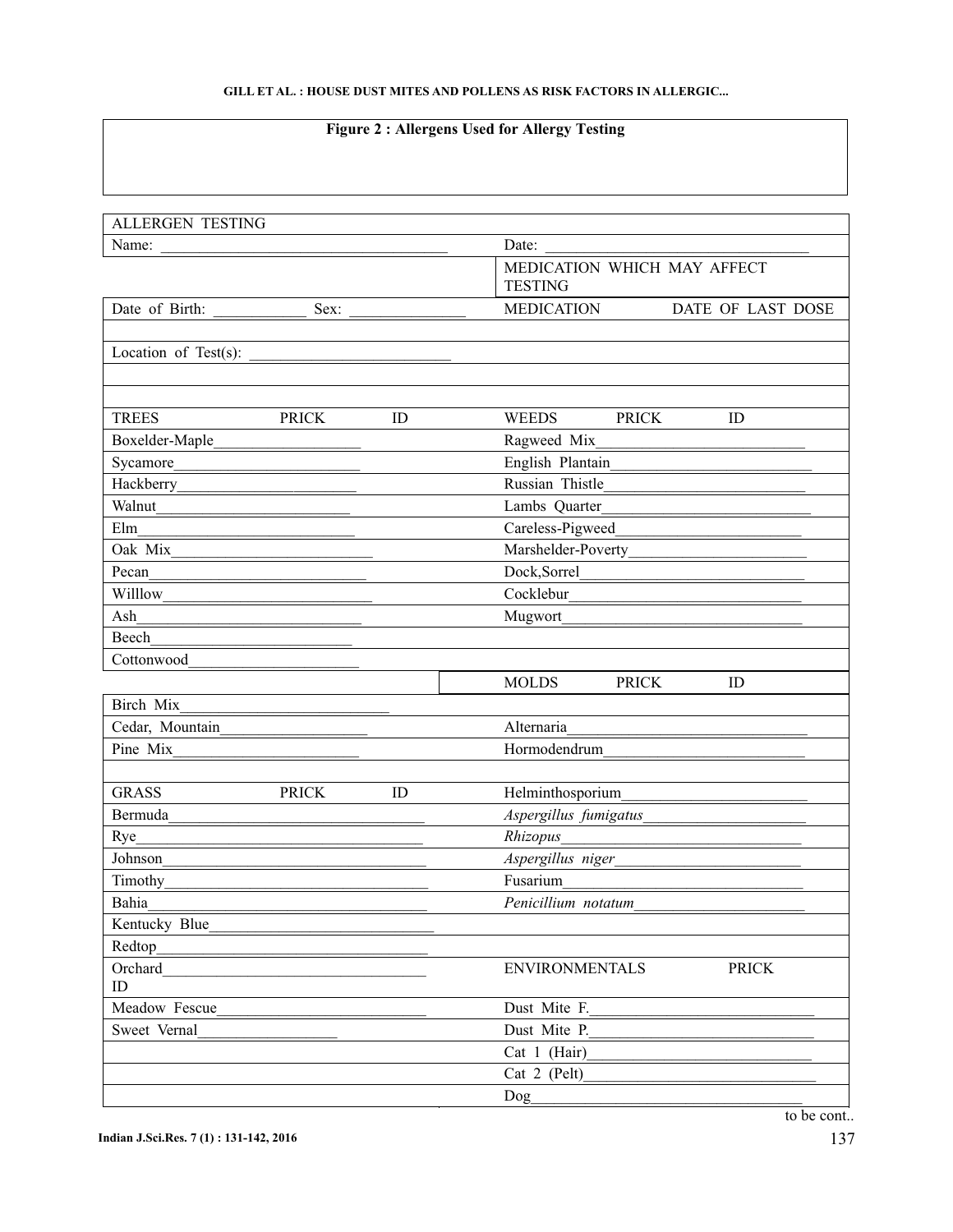|                                |             |                 |       | Feathers                               |
|--------------------------------|-------------|-----------------|-------|----------------------------------------|
|                                |             |                 |       | TREES: GRASSES: WEEDS - 1:20           |
|                                |             |                 |       | COCKROACH: DOG - 1:10                  |
|                                |             |                 |       | DUST MITES F.; DUST MITE P.;<br>10000  |
|                                |             |                 | AU/ML |                                        |
|                                |             |                 |       | CAT (HAIR): CAT (PELT) $-10000$ BAU/MI |
| COMMENTS                       |             |                 |       |                                        |
|                                |             |                 |       |                                        |
|                                |             |                 |       |                                        |
|                                |             |                 |       |                                        |
|                                |             |                 |       |                                        |
| Control - Positive - Histamine |             |                 |       |                                        |
| Control – Negative             |             |                 |       |                                        |
| # PRICK                        | <b>TIME</b> | <b>EMPLOYEE</b> |       |                                        |
| I.D.s                          | <b>TIME</b> | <b>INITIALS</b> |       |                                        |

## **Table 7: Comparative Total IgE Levels (IU/ml) Among Patients With Various Allergic Conditions Who Were Sensitive to Pollens and Dust Mites**

| Category                              | Pollens       | Dust Mites          | Pollens/DM        |
|---------------------------------------|---------------|---------------------|-------------------|
| Allergic rhinitis                     | 419.5±48.47   | $375.54\pm41.62$    | $454.3 \pm 53.39$ |
|                                       | 306.89,532.11 | 255.12,495.9        | 332.12,576.48     |
| Allergic asthma                       | 521.54±64.55* | $500.44 \pm 53.43*$ | 559.64±69.32*     |
|                                       | 366.32,676.76 | 355.31,645.56       | 441.96,677.32     |
| Allergic asthma and Allergic rhinitis | 653.95±79.4*  | $641.1 \pm 36.35*$  | 794.33±80.58*     |
|                                       | 585.92,681.98 | 579.66,702.54       | 632.11,956.55     |

\*p<0.01 was considered to be highly significant, \*\*p<0.05 was considered to be significant

to *D. farinae*, 43.64% were sensitized to *D. pteronyssinus*, 38.79% were sensitized to G. destructor, 37.56% were sensitized to *T. putrescentiae*, and 34.55% were sensitized to A. siro (Table 5).

From the pollens, allergens of *Parthenium* murale, Asphodelus spp, Eucalyptus spp and Brassica compestris were selected. It has been observed that 41.82 % were sensitized to Parthenium hystrophorus, 35.15% were sensitized to Morus alba, 34.55% were sensitized to Ageratum spp, 31.52% were sensitized to Cannabis sativa, 31.52% were sensitized to Pennisetum typhoides, 30.91% were sensitized to *Amaranthus spp*, 30.91% were sensitized to *Xanthium strumariun*, 29.69% were sensitized to Chenopodium album, 28.48% were sensitized to Imperata *hystrophorus, Morus alba, Ageratum spp, Cannabis sativa, Pennisetun typhoides, Amaranthus, Xanthium strumariun, Chenopodium album, Imperata cylindrica, Chenopodium*

cylindrica, 27.88% were sensitized to Chenopodium murale, 22.42% were sensitized to *Asphodelus spp*, 21.82% were sensitized *Eucalyptus spp* and 21.21% were sensitized to Brassica compestris (Table 6).

patients (Allergic rhinitis, Asthma and Both). IgE levels Total IgE levels were detected in the patients with AR, Asthma and both AR and asthma. Total IgE levels were found to be higher in individuals who were sensitive to pollens followed by dust mites in all categories of allergy were significantly high in the patients who were sensitive to all the allergens i.e. pollens and dust mites (Table 7).

#### **DISCUSSION**

Dust mite and pollen antigens play an important role in the position of allergies. Indoor level of these allergens plays a major role in the development of sensitization and triggering asthmatic attack.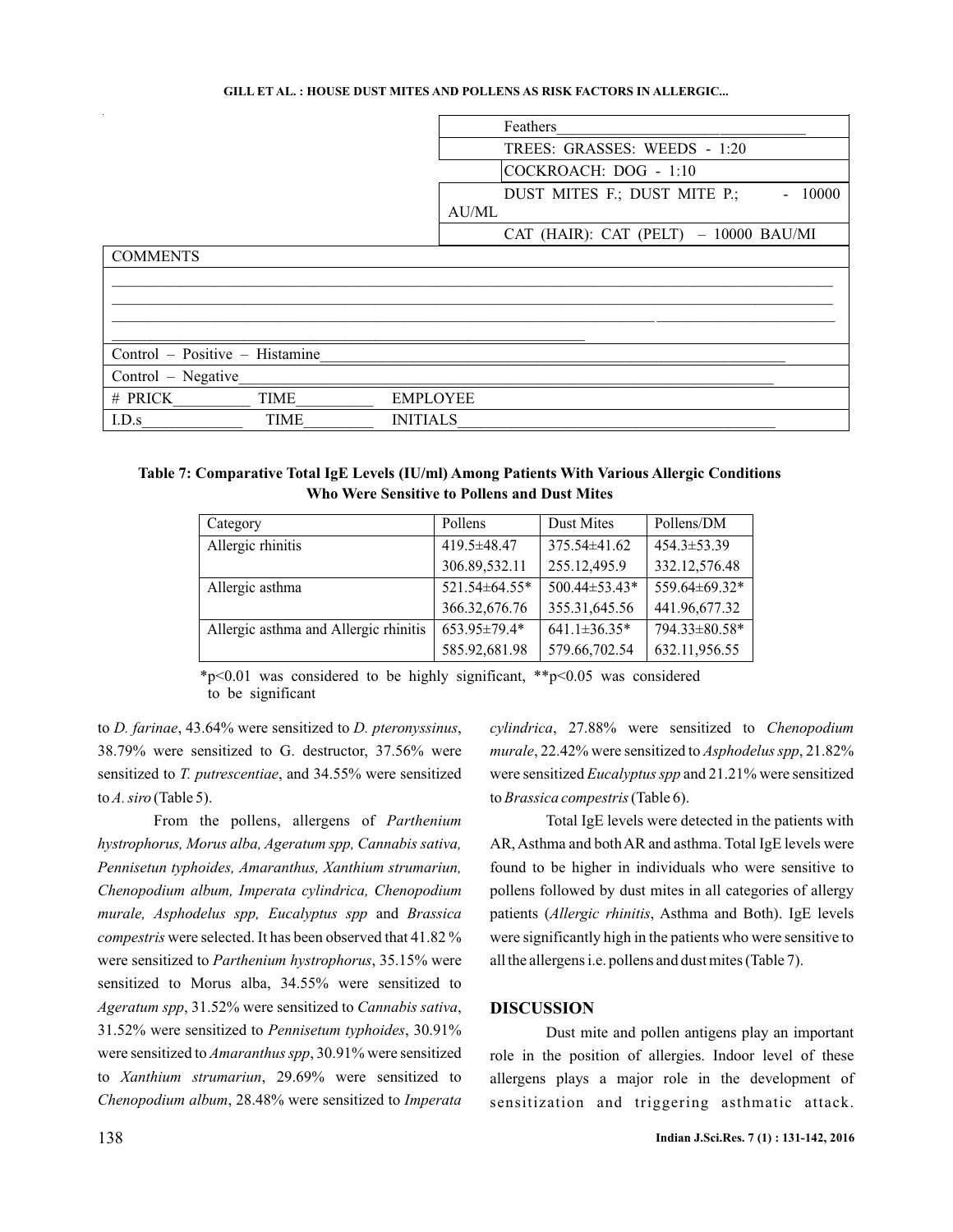

**Figure 3 : Schematic presentation of an immunosorbent assay for allergen-specific IgE antibody. (A) Allergen represented by small circles and squares has been bound to solid phase. (B) Serum that may contain IgE antibodies specific for the allergen is incubated with the solid phase. Specific antibodies bind to the allergen, and non-bound antibodies are removed by washing. (C) Labeled antihuman IgE antibody is incubated with the solid phase, and the anti-IgE antibody binds to the immobilized IgE. Nonbound anti-IgE is washed away. (D) The amount of anti-lgE antibody on the solid phase is proportional** to the concentration of allergen-specific  $IgE$  in the serum tested<sup>21</sup>.

Immunoglobulin E specific antigens (allergens) induces type I hypersensitivity (allergic) respiratory reaction in sensitized subjects causing rhinitis or asthma (Horner et al., Hebling, 1995). The qualitative knowledge of these allergens in a given region is of great importance and concerned as they cause several respiratory diseases and skin diseases when inhaled. The present study intended to explore the clinical profile of the individuals who were sensitized to different type of aeroallergens and to find out their relation with skin test. The overall incidence of allergy to various allergens in our study was found to be significant. The incidence of allergy to dust mites allergen sensitivity has been found to be the most significant (37.58%) followed by and pollens only (29.09%).

Skin prick test was found to be most reliable and available method for allergen sensitivity. (Bapna and Mathur, 1990). In which SPT was accepted as gold standard,

in vitro testing has proved less sensitive. Reported sensitivities has ranged from 4% to 92.2%, present studies showed that skin test positivity was 96.97% in properly selected cases. The present studies demonstrate if the case has been selected properly after taking thorough history and preliminary basic investigation of the patient, the incidence of positivity of skin prick tests appears to be quite high. Among the individuals who were sensitized to allergens, 37.58% of the individuals were sensitized to dust mites, 30.30% were sensitive toward pollens and dust mites, 29.09% were sensitive to pollens.

The role of mites in causing allergies however remained vaguely defined for a long time till Spieksma and Boezman (1967) suggested that the mite , which is commonly *Dermatophagoides pteronyssinus* found in house dust, was chief cause of its allergenicity. Studies by Miyamato et al., (1968) and Mithchell et al.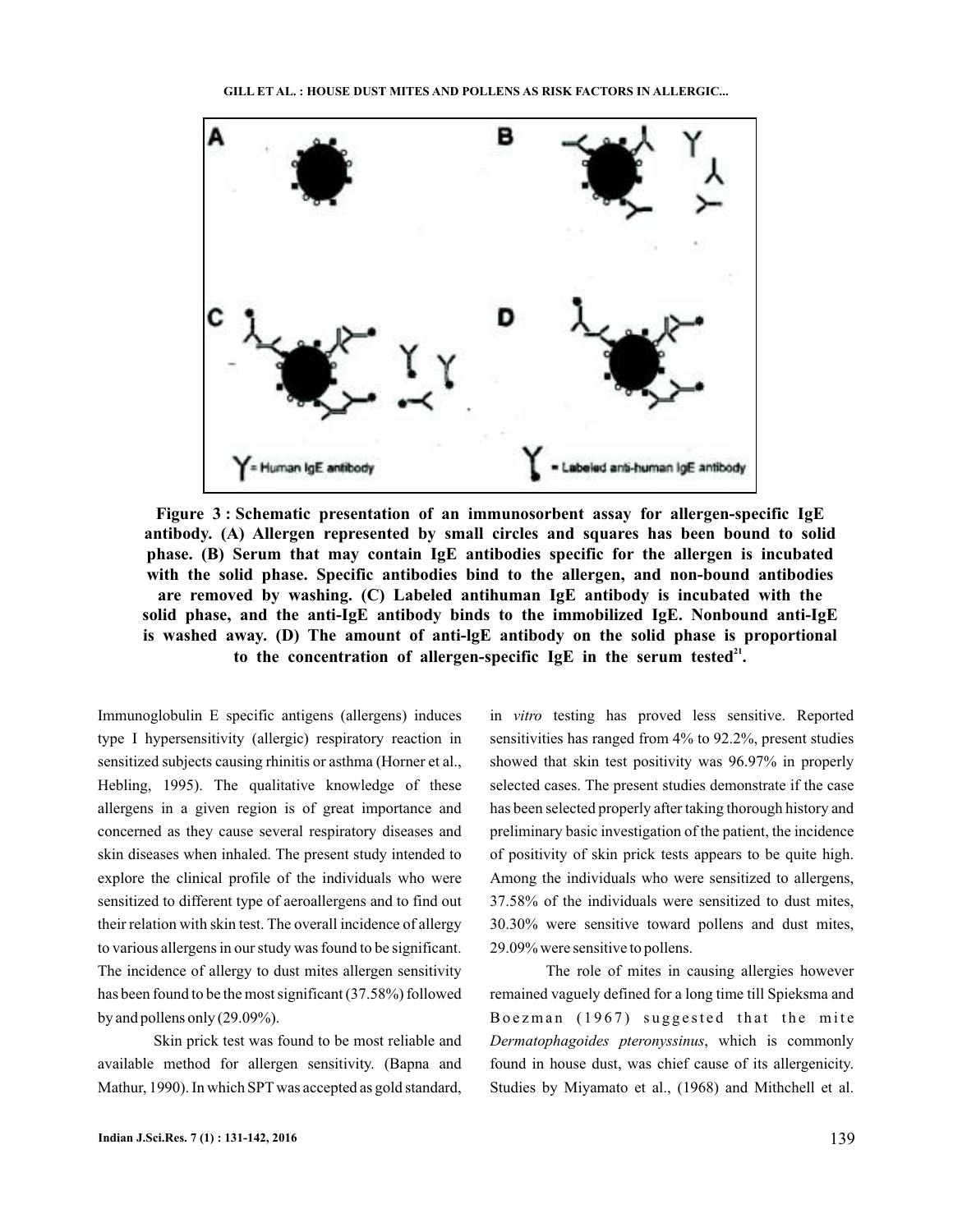(1969) have revealed that the potency of house dust antigens is dominated by the total number of mites found in the house dust. Increase in exposure to house dust mites increases the prevalence of current asthma in children who were positive to skin prick tests for house dust mites. The present studies confirm these findings. More is the exposure more will be the prevalence of diseases. Mite allergen levels of  $>2\mu$ g/gm of dust (100 mites per gram) is considered as risk level for sensitization and symptoms of asthma and other allergic disorders. Studies by Munir (1998) and Dreberg (1998) showed that susceptible young children can become sensitive to house dust mites at 10-100 times lower concentration. During the present studies higher concentration of dust mites have been observed than those reported in studies by Plattis-Mill et al. (1982), Piacentini et al. (1993).

The percentage of patients showing markedly positive skin reactions to antigenic extracts of 13 pollens, varied from 2.4% to 16.9% with an average of 9.65%. The overall incidence of SPT reactivity was highest against the antigenic extract of pollen belonging to family Asteraceae and Moraceae. High prevalence of grass pollen allergy has been reported from different parts of the world (Shivpuri et al. 1979; Singh et al. 1987; Stam and Timmermans, 1989; Hirsch et al. 2000; Erbas et al. 2007; Mandal et al. 2008; Ahlawat et al. 2013). In compliance to our study, *Cynodon* sp., Imperata sp. and Pennisetum sp. have been reported to be common aeroallergens from Delhi (Dua and Shivpuri, 1962; Shivpuri et al. 1979; Singh et al. 1987; Rajkumar, 2003).

cylindrica, Amaranthus spinosus and Xanthium strumarium were also among important allergens eliciting skin reactivity in 27.88%, 29.69%, 28.48%, 30.91% and 30.91% of the subjects respectively has been observed during the present study. A. spinosus has been shown to be predominant allergen from Delhi (Singh and Dahiya, 2002). Sharma et al. (2009) also reported high positivity (23.5 %) against the antigenic extract of this pollen from Assam. In our study low incidence of positivity were found against the antigenic extract of Eucalyptus eucalyptus and Brassica . Our findings are in accordance with the findings *compestris* of Agnihotri and Singh, 1971 and Prasad et al. 2009. *Chenopodium murale, C. album, Imperata* According to them Eucalyptus sp. did not show any markedly positive skin reaction among the patients of nasobronchial allergy. In present study the antigenic extract of Parthenium hystrophorus, Morus alba and Ageratum sp. showed high incidence of allergenicity i.e. 41.82%, 35.15% and 34.55% respectively. These findings are in accordance with Agashe et al. 1983; Malik et al. 1990. Whereas these findings are in contrary to the observations made by Rajkumar, 2003; Boral et al. 2004; Chauhan and Goyal, 2006 from other parts of the country where they registered moderate skin reactivity to Parthenium hystrophorus and . *Morus alba*

The role of the different pollen allergens varies with environment conditions, such as climatic factors, pollution and degree of exposure. The knowledge on diurnal, seasonal and annual fluctuations in airborne pollen in any geographical area is essential for effective diagnosis and treatment of pollen allergy. Because of change in the climatic conditions, observation on diurnal and seasonal prevalence becomes very important (D'Amato et al. 2002). Therefore a continuous monitoring of aerial pollen diversity is important.

In Conclusion, the present study was intended to identify Dust mites and pollens that are responsible for allergic rhinitis and asthma in the population of north India. Proper history taking followed by skin tests, total/specific IgE in vitro tests, fungal culture in specific cases are helpful in the diagnosis of allergic manifestations and their treatment.

#### **ACKNOWLEDGEMENTS**

We are thankful to the department of Zoology and Environmental Sciences, Punjabi University, Patiala for providing lab facilities and Dr. Baldev Singh Rajindra hospital, Patiala for providing patients diagnosed with allergic rhinitis and allergic asthma.

### **REFERENCES**

Agashe S.N. and Vinay P., 1980. Aero biological studies of Banglore city. Part II. A Preliminary report in: Advances in pollens, spore research V-VII. P.K.K. Nair Ed, 185-193.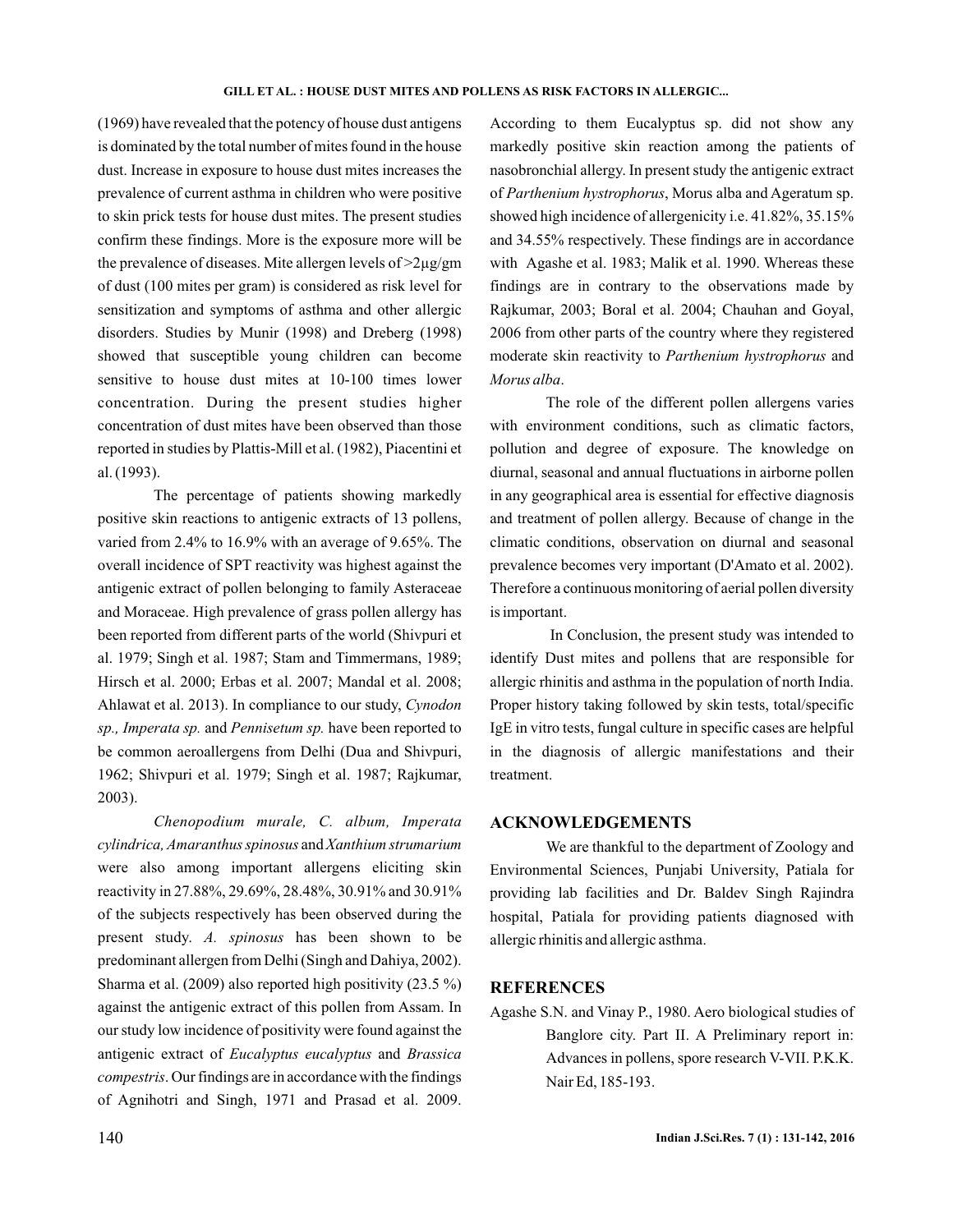- Agashe S. N., Anand P., Manjunath K. and Jacob N. A., 1983. Airborne pollen survey at Bangalore. Asp. Allergy and Appl. Immunol., 16: 53-57.
- Agnihotri M. S. and Singh, A. B., 1971. Observations of pollinosis in Lucknow with special reference to offending factors. Asp. Allergy and Appl. **Immunol.**, **5**: 135-141.
- Ahlawat M., Dahiya P., and Chaudhary D., 2013. Aeropalynological study in Rohtak city, Haryana, India: A 2 year study. Aerobiologia, 29 (1): 121-129.
- Bapna A. and Mathur U.S., 1990. The relationship of allergic bronchial asthma, cutaneous sensitivity and serum IgE. Lung India, 8:76-8.
- Boral D., Chatterjee S. and Bhattacharya K., 2004. The occurrence and allergising potential of airborne pollen in West Bengal, India. Ann. Agric. Environ. Med., 11(1): 45-52.
- Chauhan S. V. S. and Goyal R., 2006. Pollen calendar of Agra city with special reference to allergenic significance. J. Environ. Biol., 27(2): 275-281.
- Deschildre A., 1999. Allergens and respiratory allergy. Aeroallergens. Arch. de Pediatr, 6: 48-54.
- Dreberg S., 1998. Mite allergens, collection, determination, expression of results and risk levels for sensitization and symptoms induction. Allergy (Copenhagen), 53(48): 88-91.
- Dua K. L. and Shivpuri D. N., 1962. Atmospheric pollen studies in Delhi area in 19581959. J. Allergy, 33: 507512.
- D'Amato G., Liccardi G., D'Amato M. and Cazzola M., 2002. Outdoor air pollution, climatic changes and allergic bronchial asthma. Eur. Respir. J., 20 (3): 763-776.
- Erbas B., Chang J. H., Dharmage S., Ong E. K., Hyndman R. and Newbigin E., 2007. Do levels of airborne grass pollen influence asthma hospital admissions? Clin. Exp. Allergy, 37(11): 1641-1647.
- Flaherty D.K., Deck F.H., Cooper J., Bishop K., Winzenburger P.A., Smith L.R., Bynum L. and Witmer W.B., 1984. Bacterial endotoxin isolated from a watery spray humidification system as a putative agent of occupation related lung disease. Infect. Immunol., 43: 206-212.
- Hirsch T., Neumeister V., Weilan, S. K., Von Mutius E., Hirsch D., Grafe H., et al., 2000. Traffic exposure and allergic sensitization against latex in children. J. Allergy Clin. Immunol., **106**(3): 573-578.
- Horner W.E, Hebling A., Salvaggio J.E. and Lehrer S.B., 1995. Fungal Allergens. Clin. Microbiol. Rev., (2): 161-79. **8**
- Kurup V., Shen H.D. and Banerjee B., 2000. Respiratory fungal allergy. Microb. Infect., 9: 1101-10.
- Malik P., Singh A. B., Babu C. R. and Gangal S. V., 1990. Head high airborne pollen grains from different areas of metropolitan Delhi.Allergy, 45: 248305.
- Melson T. and Brinchl H.J., 2001. Asthma and indoor environment in Nepal. Thorax, 56: 477-81.
- Mithell W.F., Wharton G.W., Larson D.G. and Modic R., 1969. House dust mites and insects. Ann. Allergy, : 93-99. **27**
- Miyamoto T.S. Oshima T. Ichizaki and Sato S., 1968. Allergy identity between the common floor mite (Dermatophagoides farinae, 1961) and house dust as a causative organism in bronchial asthma. J. Allergy, 42:14.
- Munir A.K.M., 1998. Risk levels for allergens. Are they meaningful. Where should samples be collected and how should they be analyzed. Allergy (Copenhagen), 53(48): 84-87.
- Mandal J., Chakraborty P., Roy I., Chatterjee S., and Gupta-Bhattacharya S., 2008. Prevalence of allergenic pollen grains in the aerosol of the city of Calcutta, India: A two year study. Aerobiologia, 24: 151164.
- Peat J.K., Tovey E., Toelle B.G., Haby M.M., Gray E.J. and Mahmic A., 1996. House dust mite allergens: a major risk factor for childhood asthma in Australia. Am. J. Respir. Crit. Care Med., 153: 141 6.